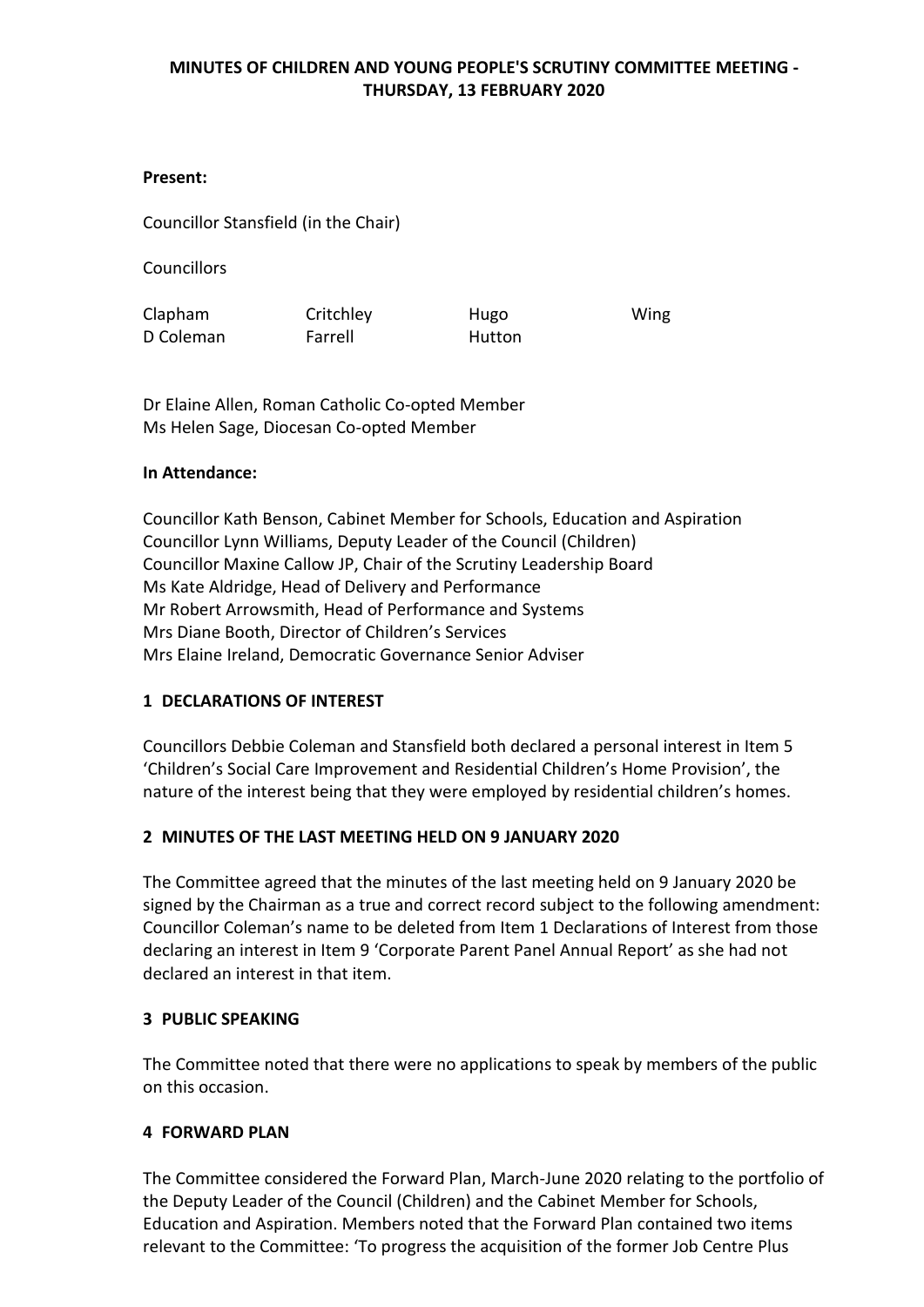building at 43 Queens Street to accommodate Children's Services in a single location, in line with the preferred delivery model following the Ofsted review' and 'The implementation of a regional adoption agency with Lancashire County Council in November 2019, in accordance with the regionalising adoption agenda'.

Councillor Mrs Callow, in her capacity as Chair of the Scrutiny Leadership Board enquired as to the anticipated cost to the Council of the potential relocation of Children's Services to the former Job Centre Plus building, as well as seeking details of the proposed lease arrangements. Mrs Diane Booth, Director of Children's Services responded that the purchase of the building was one of the options being considered.

Further information on the implementation of the regional adoption agency was requested. Mrs Booth confirmed that the decision would be considered by the Executive on 1 April 2020 and that the proposals would recommend joining together with Lancashire County Council to provide adoption agency services across both areas.

# **5 CHILDREN'S SOCIAL CARE IMPROVEMENT AND RESIDENTIAL CHILDREN'S HOME PROVISION**

Mrs Booth, Director of Children's Services presented her report outlining the progress of Children's Social Care as well as the outcomes of the review of residential children's home provision.

Members queried the lack of an action plan in relation to the residential children's home provision, as previously requested by the Committee. Ms Kate Aldridge, Head of Delivery and Performance explained that a Sufficiency Strategy for 2020-2023 would form part of the action plan, with the strategy currently undergoing internal consultation prior to publication. Ms Aldridge confirmed that once finalised, the action plan would be shared with the Committee. The anticipated timescale for the implementation of the Sufficiency Strategy was queried, with Ms Aldridge explaining that whilst elements of the strategy had already been implemented, finalisation of other features were still outstanding.

As outlined within the report, Members noted that of the 63 children requiring residential provision, only 23 had been placed within the area and the remaining 40 had been placed out of the Borough. Whilst the Committee acknowledged that the residential providers were operating commercial businesses, the question was asked of whether the Council could have any influence over ensuring our children were placed in Blackpool. Ms Aldridge advised that there were 70 residential places available across Blackpool and that efforts were being put in place to help safeguard the places for Blackpool children by strengthening relationships with providers. Ms Aldridge explained that providers often charged rates that Blackpool was unwilling to pay and which other Local Authorities would pay, thus keeping the prices at a high level. She informed the Committee that relevant Local Authorities had been contacted to raise awareness of the situation and to ask them to ensure that Blackpool was a suitable location for their placements. Ms Aldridge outlined a number of avenues being explored to discourage providers from building residential children's homes within unsuitable areas of the town, for example via the planning regulatory process.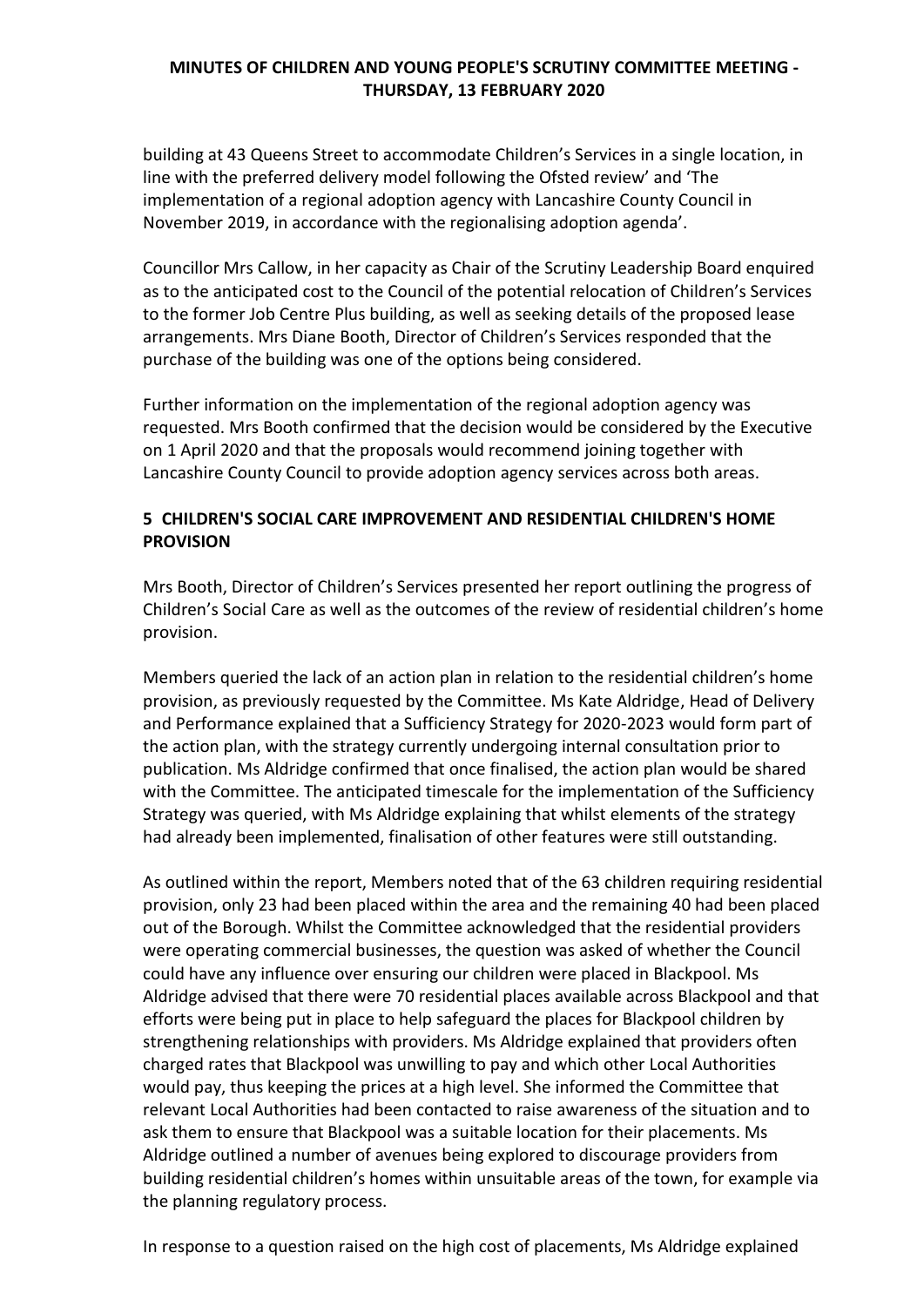that specialist out-of-Borough placements were sometimes necessary and the number of such provisions across the country was limited. The increase of £7 million towards placements to support looked after children was discussed, with the Committee expressing the view that the high level of increasing costs was unsustainable. Assurance was sought that all residential providers in Blackpool were Ofsted registered, with Mrs Booth confirming that all places used by Blackpool were.

Mrs Booth explained that three key factors were being implemented to address numbers of looked after children:

- Working with partners to improve early help provisions and reduce the number of children brought into care;
- Recruitment of appropriately trained and experienced staff;
- The timely discharge of children out of care.

With regards to target-setting, Mrs Booth advised that a financial planning meeting would be held imminently and agreed to share Medium Term Financial Planning (MTFP) information at the next meeting of the Committee.

A question was raised on the percentage of children in care that ultimately returned to living with their families. Mrs Booth advised that previously only low numbers of children had been returned to their families but that improvements were being implemented, such as the consideration of short-term placements and the regular review of cases to consider if children could be safely returned. In addition Mrs Booth identified that social workers with less experience needed to be taught the skills required to recognise cases where children could potentially be returned to their families, acknowledging that such skills took time to develop. The Committee was also informed that children had entered the social care system in the past when perhaps they should not have but in such legacy cases it was still difficult to reunite the children with their families. Discussion was held around the causes of large families with multiple siblings being placed into care and the complex nature of the many contributory factors.

In response to the recent findings of the monitoring visit undertaken by Ofsted, Mrs Booth stressed that the specific context of Blackpool had not been referenced or acknowledged within the findings. In response to the statement that progress had been identified as too slow, Mrs Booth highlighted the importance of a thorough approach to the improvement journey in order to ensure lasting changes were implemented. The Committee requested evidence of longer-term planning which Mrs Booth stated would be detailed within the Children and Family Strategic Partnership action plan, which would be circulated to the Committee on completion.

A summary of specific Key Performance Indicator (KPI) data was requested by the Committee, which Mrs Booth agreed could be added to future Committee agendas. Mr Arrowsmith, Head of Performance and Systems advised that a monthly performance update was provided to the Getting to Good Board and confirmed that partners from Health, the police and Council Members sat on the Board.

In response to the Ofsted monitoring report, the Committee raised the issue that the large numbers of cases requiring support within Blackpool and the recruitment of suitably experienced social workers were issues that needed to be addressed as these situations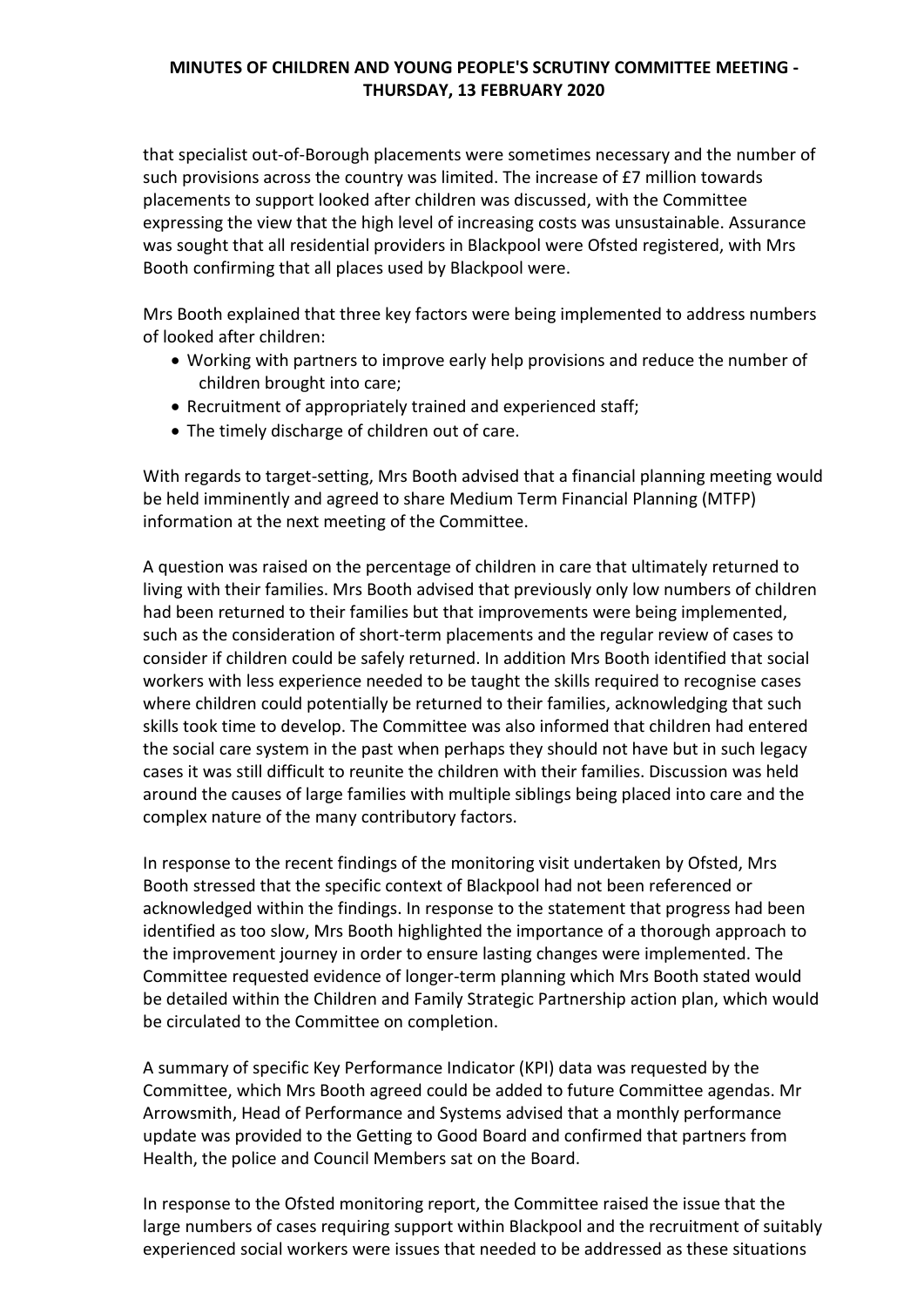were unlikely to change. It was instead suggested that any action plan for improvement needed to include working methods and systems which made allowances for the specific conditions in place within the town, for example ensuring that case notes were detailed and accurate to allow for the potential change of social worker if required. The Committee requested a strategic overview for the following three years in order to seek assurance that the issues raised by Ofsted were being adequately addressed. Mr Arrowsmith and Mrs Booth agreed to make the reporting of the quality of practice the focus for future reports to the Committee and would bring the Practice Improvement Plan to the next meeting.

Further to the discussions on the Sufficiency Strategy, the issues around the shortage of foster carers within Blackpool were raised. Mr Arrowsmith explained that the current remuneration offer for foster carers within Blackpool was lower than the package offered across Lancashire and by independent fostering agencies, with the need to address this being acknowledged by Mrs Booth. The age at which care ceased for a young person was also discussed, with the various options available being noted by the Committee. Mr Arrowsmith provided data on the distribution of young people across different care provisions within Blackpool, with Committee Members requesting an age breakdown of each category to be provided, which Mr Arrowsmith agreed to produce and circulate.

### **The Committee agreed**:

- 1. That the Children and Family Strategic Partnership action plan be circulated to the Committee upon completion;
- 2. To receive a summary of specific Key Performance Indicator (KPI) data within future reports.
- 3. To receive the Practice Improvement Plan to the next meeting of the Committee.
- 4. That Mr Arrowsmith produce and circulate an age breakdown of each category of care provision across Blackpool.

# **6 COMMITTEE WORKPLAN**

Committee Members considered their annual workplan and requested the following items:

Placement Sufficiency Strategy – 23 April 2020.

Medium Term Financial Planning information in relation to Children's Social Care – 23 April 2020.

Residential Children's Home provision action plan – once finalised for publication this would be included within the MTFP.

Positive Transitions report – to be circulated to Committee Members by Ms Aldridge. Six month Commissioner review – to be circulated to Committee Members by Mrs Booth.

# **7 DATE OF NEXT MEETING**

The date of the next meeting was noted as Thursday, 23 April 2020, commencing at 6pm.